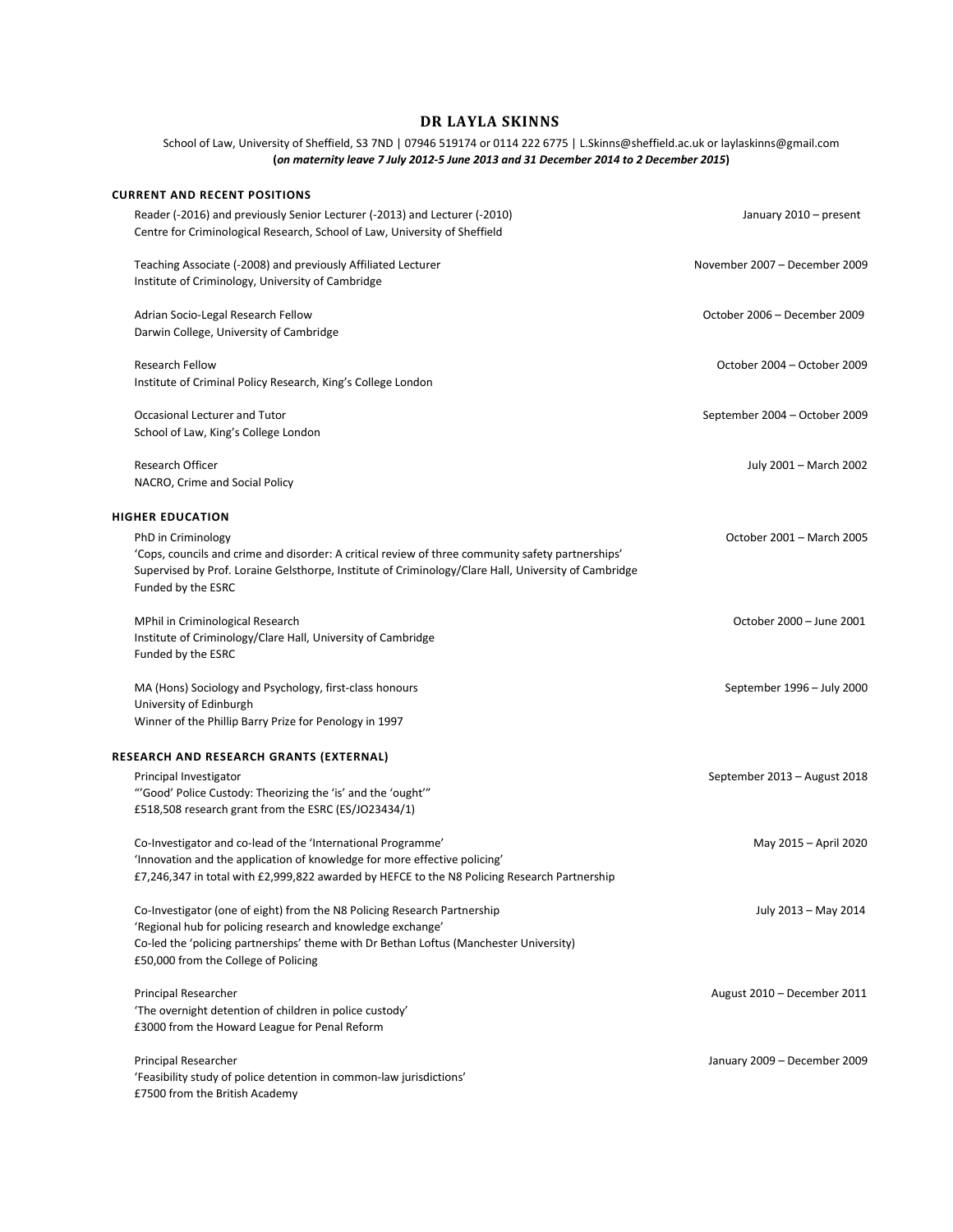| Principal Investigator                                                                                           | October 2006 - May 2008       |
|------------------------------------------------------------------------------------------------------------------|-------------------------------|
| 'Co-operation or contest? Interagency relationships in the police custody process'                               |                               |
| £48,000 small research grant from the ESRC                                                                       |                               |
| <b>Acting Principal Researcher</b>                                                                               | February 2008 - October 2009  |
| 'An evaluation of Restorative Approaches in Schools'                                                             |                               |
| £30,000 from the Esmee Fairburn Trust and the Paul Hamlyn Foundation                                             |                               |
| Researcher                                                                                                       | October 2004 - June 2006      |
| 'Evaluation of the Criminal Justice Integrated Teams'                                                            |                               |
| £1 million from the Home Office and awarded to ICPR                                                              |                               |
| RESEARCH AND RESEARCH GRANTS (INTERNAL – SIZE ORDER)                                                             |                               |
| ESRC Impact Acceleration Funding for 'Good' police custody: influencing policy and practice                      | September 2019- December 2021 |
| £38,071 from the Faculty of Social Sciences, University of Sheffield                                             |                               |
| European Research Council Development Fellowship                                                                 | January 2016-January 2017     |
| £37,000 from the Faculty of Social Sciences, University of Sheffield                                             |                               |
| "ESRC Impact Acceleration Funding for "Good' police custody: improving standards and police practices            | January 2018 to July 2019     |
| £24, 168 from the Faculty of Social Sciences, University of Sheffield                                            |                               |
| Theatre production and animation costs for the 'good' police custody Impact Case Study                           | February to July 2020         |
| £17,949 comprised of funding from the Public Engagement Team (£5000), the Impact Team (£6810), ICVA (£1810)      |                               |
| School of Law, University of Sheffield (£2729) and ESRC IAA funding (£1600).                                     |                               |
| Women Academic Returners Programme                                                                               | December 2015-October 2016    |
| £10,000 from the University of Sheffield                                                                         |                               |
| Funding for a theatre production, 'I am human', based on my research, as part of the Festival of Social Sciences | November 2019                 |
| £2500 from the Faculty of Social Sciences, University of Sheffield                                               |                               |
| Chair of the Sheffield University Policing Research Group, a research partnership with South Yorkshire Police    | February 2014 - December 2014 |
| Funding for a series of 'working lunches'                                                                        |                               |
| £2000 from Research Exchange for the Social Sciences, University of Sheffield                                    |                               |
| Funding for an immersive public engagement event, 'Inside police custody' at the Festival of Social Sciences     | November 2018                 |
| £900 from the Faculty of Social Sciences, University of Sheffield                                                |                               |
| Understanding the experience of female detainees                                                                 | July 2018 - July 2019         |
| Unfunded collaborative project with Prof. Jackie Hodgson (Warwick), Prof. Vanessa Munro (Warwick),               |                               |
| Dr Roxanna Dehaghani (Cardiff) and Katie Kempen (ICVA).                                                          |                               |

### **IMPACT CASE STUDY**

'Changing police custody law, policy and practice' – Impact case study submitted in the REF2021 led by Layla Skinns (with Angela Sorsby, Rebecca Banwell-Moore and Rivka Smith)

- This drew on research on dignity in police custody for children and adults has had substantial impact on the law, police policy, practice and the design of police custodial settings.
- This ground breaking research into custody in England and Wales has resulted in legal and policy changes to the procedural and human rights of young suspects. It has contributed to an unprecedented reduction in the number of children being arrested. Legal changes now mean 17-yearolds in police custody are afforded the same rights as children including access to an appropriate adult and their parents/carers being informed of their arrest.
- The research into detainee dignity in custodial settings has changed police codes of practice and been adopted nationally via the National Strategy for Police Custody. Locally forces have adopted her research and changed policy, practice and risk assessment processes. The research has had a profound impact on attitudes and practice and led to me being considered the leading academic voice on police custody.

**TEACHING**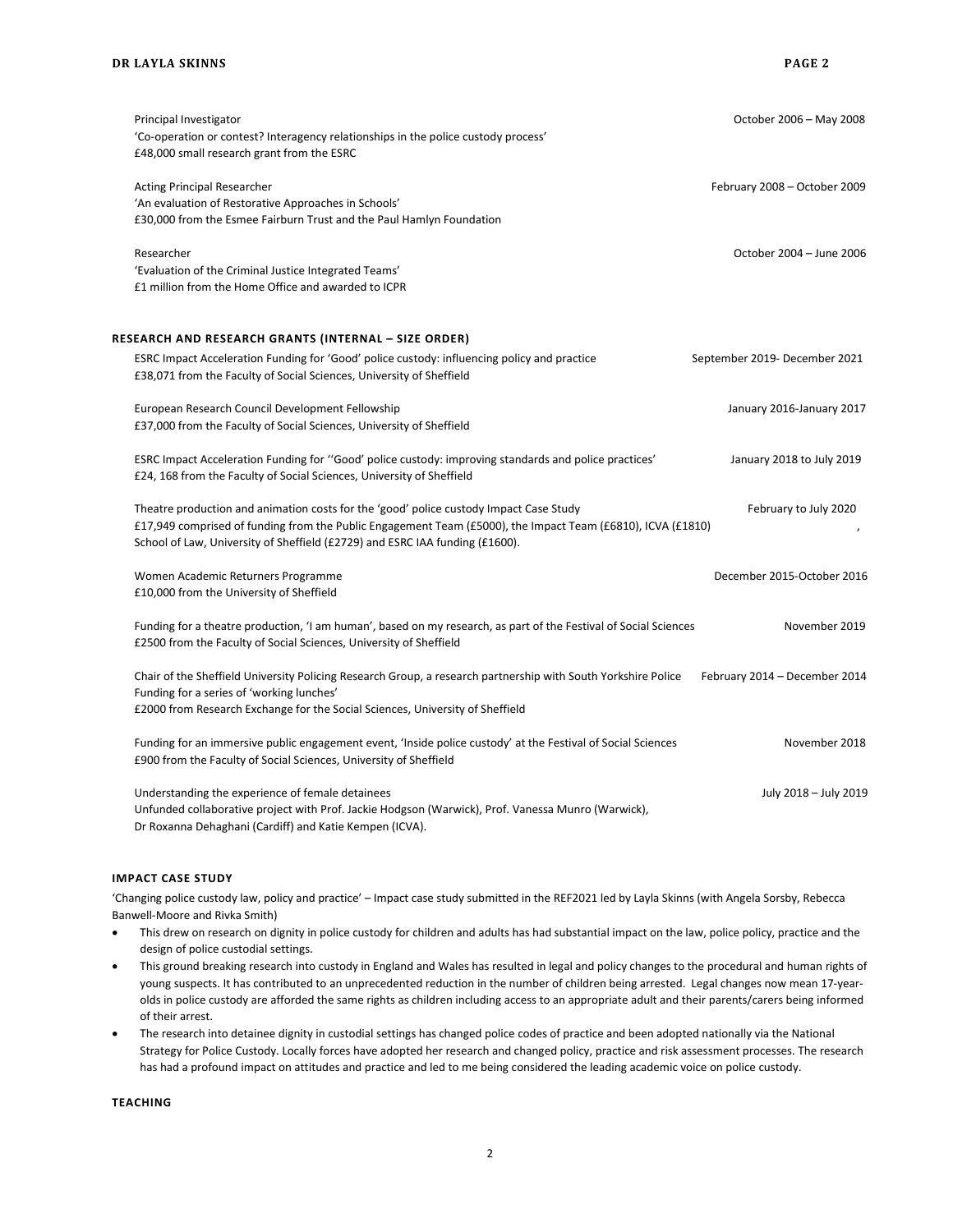# PHD SUPERVISION - CURRENT Caroline Lilley (third supervisor with Amanda Spalding and Angela Sorsby) February 2022 – January 2025 Juror Decision-Making within Intimate Partner Rape: Examining the role of Juror Bias within Criminal Trial Decision-Making to inform Jury Reform. School of Law scholarship Full-time Rivka Smith (second supervisor, Matthew Bacon) September 2016-August 2022 Street Triage: A critical examination of partnership working between the police and mental health School of Law Scholarship Part-time Hayley Fisher (second supervisor, David Thompson) July 2020 – September 2023 Why people do report rape to the police Self-funded Full-time PHD SUPERVISION - COMPLETED Alice Corbally (second supervisor, Matthew Bacon) and the state of the state of the September 2016-May 2021 The policing of neuro-diversity N8 PRP scholarship Part-time Pass with major corrections Lindsey Rice (joint supervision with Prof. Joanna Shapland) September 2012 – December 2014 'The role and implications of civilian Investigators' ESRC studentship Passed with minor corrections Deborah Platts-Fowler (joint supervision with Prof. Adam Crawford) September 2012 – 2016 'Police responses to urban disorder' ESRC White Rose Doctoral Training Centre Network studentship Passed with minor corrections Mathew Bacon (joint supervision with Prof. Joanna Shapland) January 2010 – February 2012 'The policing of drugs' ESRC studentship Passed with no corrections PHD VIVAS Estelle Marks, KCL March 2020 Miranda Bevan, LSE **June 2019** Roxanna Dehaghani, University of Leicester June 2017 Michael Hellenbach, University of Liverpool January 2012 CURRENT UG, PGT AND PGR TEACHING (Convenor) Police and policing in a global context (Optional UG level 2 and 3) January 2011 – present 15-20x1 hour lectures, 5x1 hour seminars, 2-3 seminar groups, 15-20 students per group. Module designed by me (Convenor) The Criminal Process (Optional UG level 3) September 2017 12-16 x 1 hour lectures Module significantly updated by me in 2017 (Convenor) The Research Process (Core PGT module) From September 2017

3

3x2 hour seminars, 1 seminar group, up to 40 students

Module designed by me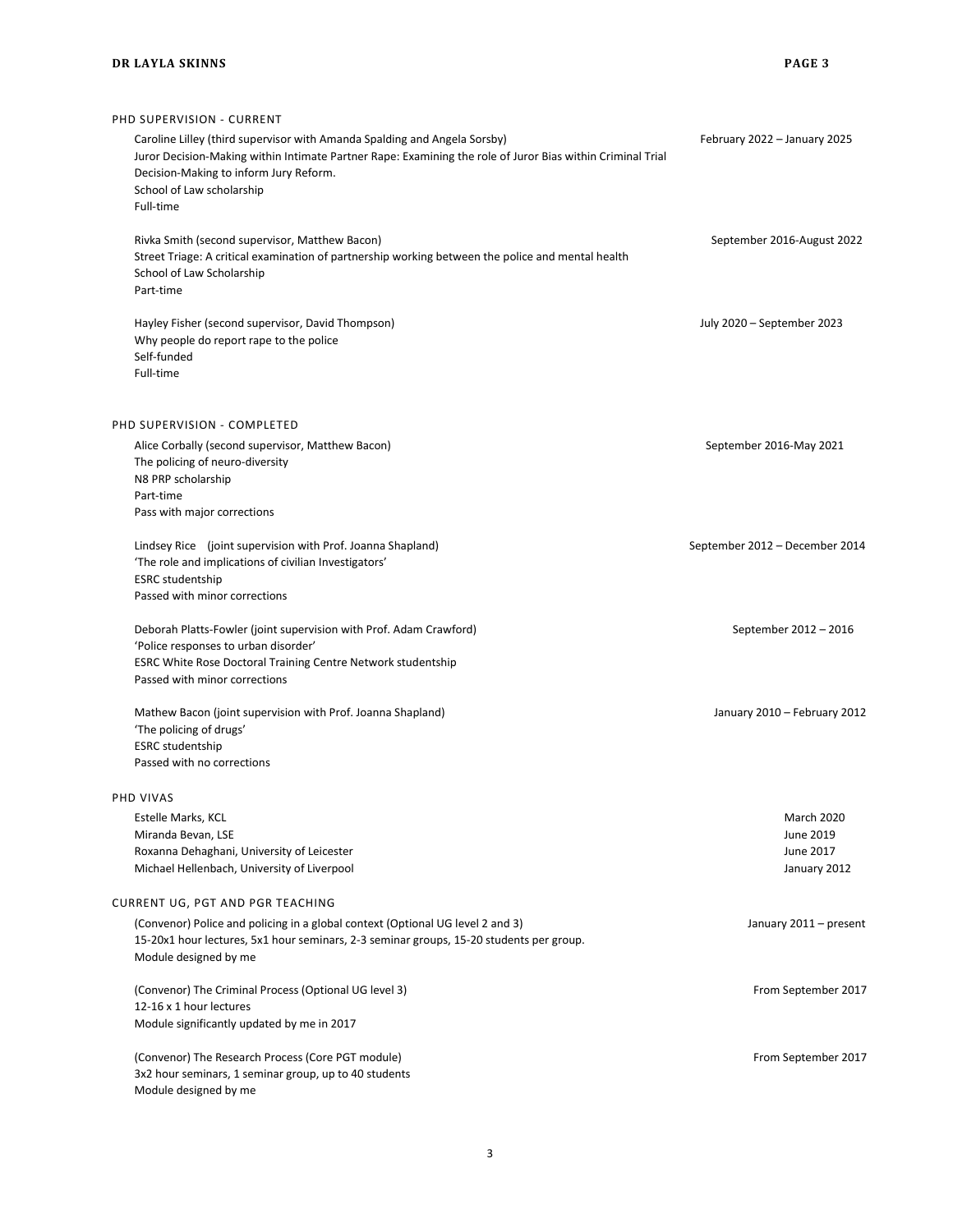Student evaluations – 100% strongly agreed/agreed that they were satisfied with the module. One said: "Lecturers were extremely helpful and informative, every session ran well and gave a refreshing perspective on research methods. Was also impressed with the amount of guidance given for both the module assessment and dissertation. Overall great module."

| Module designed by me          | (Convenor) Policing and society (Optional for PGT)<br>2-6 x 2 hour seminars, 1 seminar group, up to 20 students                                                                                                                                                                                                                                                                     | January 2012 - present         |
|--------------------------------|-------------------------------------------------------------------------------------------------------------------------------------------------------------------------------------------------------------------------------------------------------------------------------------------------------------------------------------------------------------------------------------|--------------------------------|
|                                | (Convenor) Quantitative and Qualitative Research Methods (Optional PGT module)<br>2 x 2 hour seminars, 1 seminar group, up to 20 students                                                                                                                                                                                                                                           | From January 2018              |
|                                | (Convenor) Doctoral Training in Criminology and Law (core PGR module)<br>1x 2 hour lecture, 8 x 2 hour seminars, up to 12 PGR students per each of the 3 year-of-study-based cohorts                                                                                                                                                                                                | February 2018 - present        |
|                                | Supervisor of UG and PGT students' dissertation<br>1 in 2010/11; 2 in 2011/12; 4 in 2013/14; 1 in 2016/17; 3 in 2017-18; 3 in 2018-19; 2 in 2019-20.                                                                                                                                                                                                                                | January 2010- present          |
| PREVIOUS UG AND PGT TEACHING   |                                                                                                                                                                                                                                                                                                                                                                                     |                                |
| 2-4x1 hour lectures            | Understanding Criminology (Core for UG level 1, 2 and 3, with circa 200 students)                                                                                                                                                                                                                                                                                                   | September 2011 - December 2014 |
|                                | Responding to crime (Core for UG levels 1 and 3, with circa 200 students)<br>11 x 1 hour lectures, 6 x 1 hour seminars, 2-6 seminar groups, 15 students per group                                                                                                                                                                                                                   | January 2010-2012              |
|                                | Teaching Associate and Affiliated Lecturer on the MSt in Applied Criminology (police, probation, prisons)<br>Seminars on policing partnerships, policing diversity and qualitative and mixed-methods research methods<br>9 x 1.5 hour seminars per year, 15-30 students per group.<br>Supervised dissertations of approximately 4 x MSt students and 6 x diploma students per year. | November 2007 - December 2009  |
| MA Criminology and CJ:         | Tutor and Occasional lecturer for LLB and MA students, School of Law, King's College London<br>UG Criminology optional course:<br>per year, 2x1 hour lectures and 22 x 1 hour tutorials (3 groups of 15 students).<br>per year, 3 x 2 hour seminars on crime prevention, police custody and qualitative research methods (15-30 students)                                           | October 2004 - June 2007       |
|                                | Supervisor, Social and Political Sciences UG students, crime and deviance paper, University of Cambridge<br>5 x 1 hour supervisions on criminological theories, 1-3 students per group.                                                                                                                                                                                             | December 2003                  |
|                                | Teaching Assistant, Strategic Command Course, University of Cambridge<br>3 x 1.5 hour tutorials, 2 syndicate groups, 10 students per group.                                                                                                                                                                                                                                         | <b>July 2002</b>               |
|                                | Tutor, Certificate in Community Policing, Institute of Higher Education, University of Cambridge<br>4 x 1 hour tutorials, 2 tutorial groups, 10 students per group.                                                                                                                                                                                                                 | September 2002-2006            |
| ADMINISTRATION                 |                                                                                                                                                                                                                                                                                                                                                                                     |                                |
| 2018-present                   | Director of Postgraduate Research, School of Law, where I have been responsible for leading the improvement of: student<br>satisfaction levels, in light of low levels in 2017; working conditions of GTAs; consistency of PhD supervision; the numbers of<br>high quality of applications.                                                                                         |                                |
| 2018 - present<br>2018-present | Chair of the Higher Degrees Committee, School of Law, University of Sheffield<br>Member, School of Law's Research Committee                                                                                                                                                                                                                                                         |                                |
| 2018-present<br>2015-present   | Member of the Faculty of Social Sciences Postgraduate Research Sub-committee, University of Sheffield<br>Lead on an impact case study on improving police custody practices which is on the reserve list for inclusion in REF 2021, with<br>my research already resulting in changes to police custody laws and policies.                                                           |                                |

- 2018-present Member, the Faculty of Social Science ESRC Peer Review Panel, University of Sheffield<br>2011-2012 Director, MA in International Criminology, University of Sheffield
- 
- 2011-2012 Director, MA in International Criminology, University of Sheffield Member, School of Law's Student Welfare Committee, University of Sheffield
- 2013-2015 Co-ordinator, Centre for Criminological Research's Visiting Fellow Scheme

## **PUBLICATIONS (CHRONOLOGICAL)**

**(***Note – I was on maternity leave 7 July 2012-5 June 2013 and 31 December 2014 to 2 December 2015***)**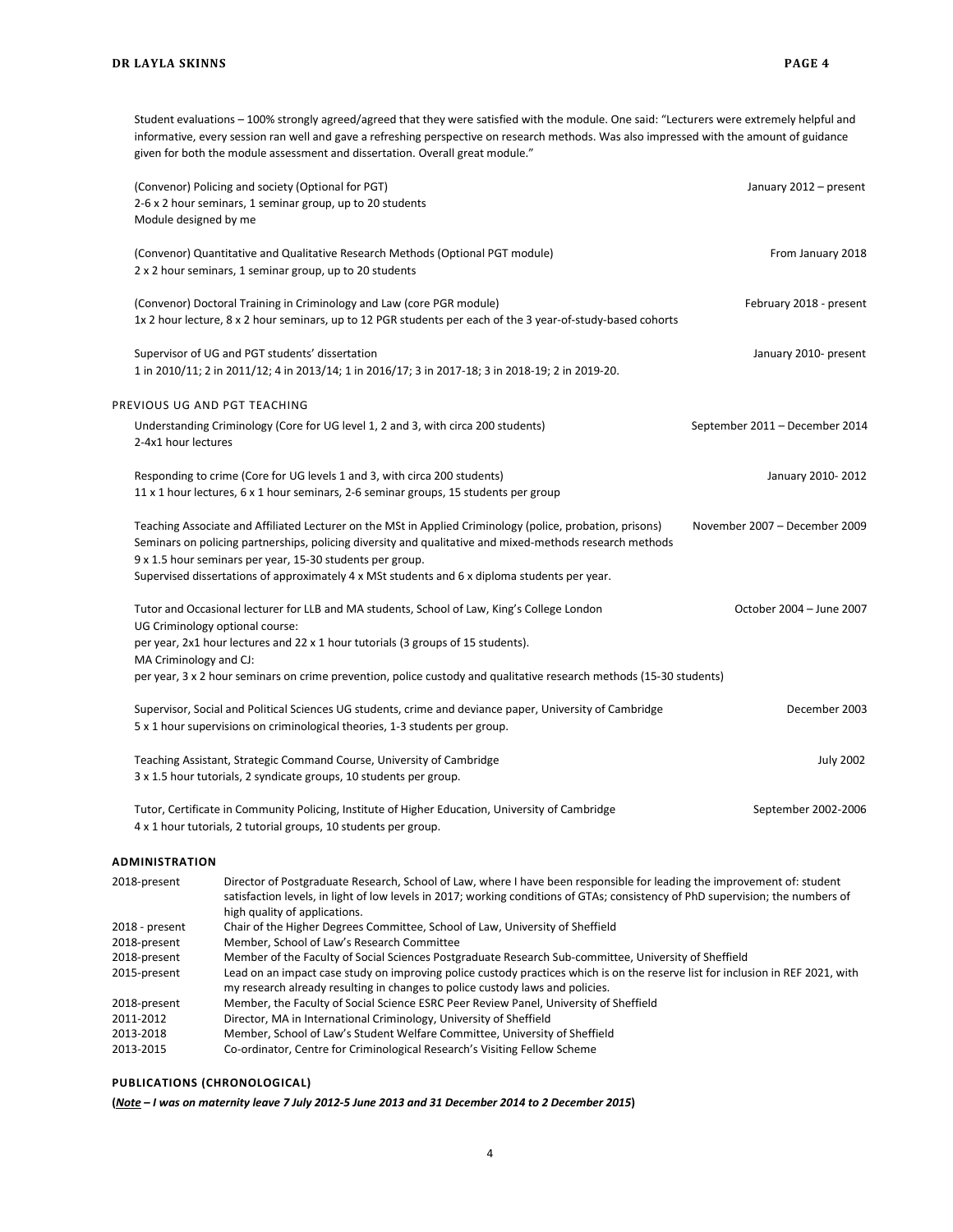Welsh, L., Skinns, L. and Sanders, A. (2021) *Criminal Justice*. Oxford: Oxford University Press.

Skinns, L. (2019) *Police powers and citizens' rights: discretionary decision-making in police detention.* Abingdon: Routledge. [3\* for REF 2021]

- Eminent policing scholar, Prof. Robert Reiner, describes the book in the preface as making *"a major contribution to understanding policing today. It provides us with pioneering comparative empirical evidence … formulated through a sophisticated theoretical framework. All this is accomplished with exceptional clarity and coherence. This book will consolidate Dr Skinns' reputation internationally as one of the leading contemporary authorities on police powers and policing generally.*"
- In a review in the *British Journal of Criminology*, Prof. Jacques de Maillard says [T]his is an innovative book, which marks a major contribution to the analysis of contemporary policing … Clear, analytically solid and rigorous, it paves the way for the development of empirically based international comparisons and understanding of the styles of police authority in detention."
- Whilst in *Theoretical Criminology*, Dr Megan O'Neill says "I would recommend Police Powers and Citizens' Rights to readers as a well-argued and well-researched text, which presents a detailed comparative analysis of police custody. Skinns has shown the value of international comparative analysis in criminological research to highlight particular relationships between the state and its citizens. This examination of a common police practice across four nations throws into sharp relief the lived outcome of particular political and cultural assemblages. This level of scholarship, conducted over a series of years with rich description and well informed by a diverse range of academic subjects, is unusual in contemporary police research, let alone on a topic as under-studied as police custody. Skinns invites us to consider more deeply the effects of macro-level structures in policing on micro-level encounters. This is indeed a bold challenge, but is one to which more of us could rise".

Devroe, E., Ponsaers, P., Lodewijk, G. M., Greene, J., Skinns, L., Bisschop, L., Verhage, A. and Bacon, M. (eds.) (2012) *Tides and currents in police theories*. Journal of Police Studies, 2012/4, nr. 25. Antwerp: Maklu.

Skinns, L. (2011) *Police custody: governance, legitimacy and reform in the criminal justice process.* Cullompton: Willan. [4\* internal REF rating]

- In a recent book review, Robert Reiner says that this book "makes a significant contribution to policing research and reform" and he describes it as "a must-read for students and researchers of policing, giving a comprehensive ethnographically rooted analysis of a key aspect of police powers" (Reiner, 2012: 613).
- David Dixon says "[t]his book should be read by anyone with a serious interest in policing. It should be taken by new researchers as a strong indication of both the possibility and importance of intensive research on policing practices inside police stations" (Dixon, 2012: 279).

Skinns, L., Scott, M.C. and Cox, R.A. (eds.) (2011) *Risk*, Cambridge: Cambridge University Press.

JOURNAL ARTICLES (PUBLISHED)

Skinns, L., Wooff, A. and Sprawson, A. (2021) "My best day will be my last day!": Appreciating Appreciative Inquiry in police research', *Policing and Society*, https://doi.org/10.1080/10439463.2021.1984471

Ng, W. and Skinns, L. (2021) A Formal Interview Tool in an Informal Setting? An exploratory study of the Use of Body Worn Video at the Scene of an Alleged Crime, *Criminal Law Review,* June 2021.

Bacon, M., Shapland, J., Skinns, L. and White, A. (2021) Fragile alliances? Developments in police-academic partnerships, *Evidence & Policy: A Journal of Research, Debate and Practice,* 17(1), 93-109.

Skinns, L., Sorsby, A. and Rice, L. (2020) "Treat them as a human being": dignity in police detention and its implications for 'good' police custody, *The British Journal of Criminology*, 60(6), 1667–1688.

Skinns, L. and Wooff, A. (2020) Pain in police detention: A critical point in the 'penal painscape'? *Policing and Society*, 31(3), 245-262.

Greene, A. and Skinns, L. (2018) Different ways of acting and different ways of knowing? The cultures of police-academic partnerships in a multi-site and multi-force study, *European Journal of Policing Studies*, 5(3), 55-75.

Bacon, M., Shapland, J and Skinns, L. (2018) 'Introduction', in a special issue, 'Working with the police on policing', *European Journal of Policing Studies*, 5(3), 5-15.

Wooff, A. and Skinns, L. (2017) The role of emotion, space and place in police custody in England: Towards a geography of police custody, *Punishment and Society*. 20 (5), 562-579.

Skinns, L. Rice, L., Sprawson, A. and Wooff, A. (2017) Police legitimacy in context: An exploration of 'soft power' in police custody in England, Policing: An international Journal of Police Strategies and Management, 40 (3), 601-613.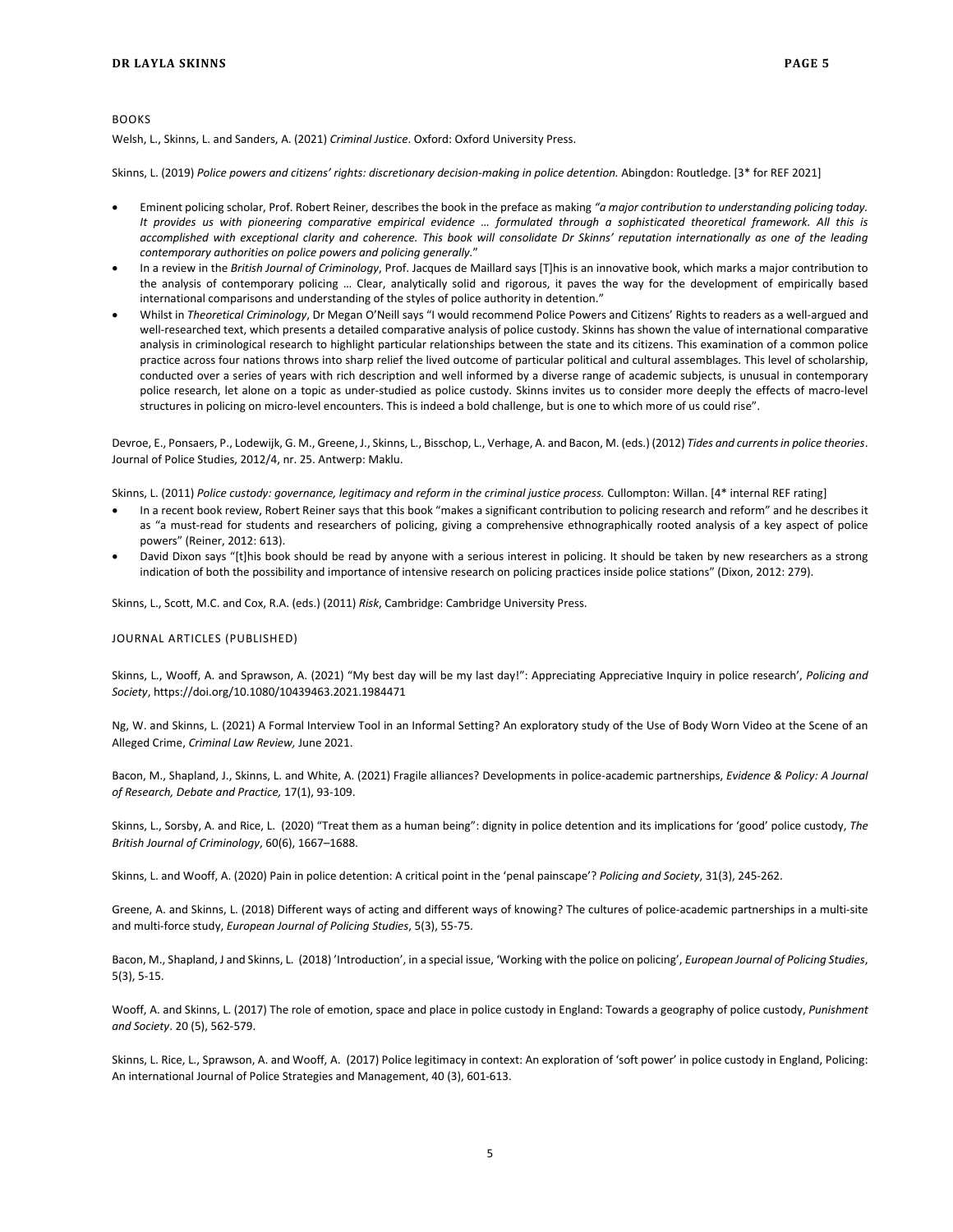Skinns, L., Sprawson, A., Sorsby, A., Smith, R. and Wooff, A. (2017) Police custody delivery in the twenty-first century in England and Wales: Current arrangements and their implications for patterns of policing, *European Journal of Policing Studies*, 4 (3), 325-349.

Skinns, L. (2015) Country update: Policing in England and Wales, *European Journal of Policing Studies* 3 (1), 98-101

Skinns, L., Wooff, A. and Sprawson, A. (2015) 'Preliminary findings on police custody delivery in the 21<sup>st</sup> century: Is it "good" enough?' Policing and *Society*, 27(4), 358-371.

Skinns, L. (2014) Country update: Policing in England and Wales, *European Journal of Policing Studies*, 1 (4)

Skinns, L. (2012) 'The role of the law in policing', *Journal of Police Studies,* 2012/4, no. 25.

Clayman, S. and Skinns, L. (2012) 'To snitch or not to snitch? An exploratory study of the factors affecting active youth co-operation with the police', *Policing and Society,* 22 (2), 1-21.

Skinns, L. (2011) 'Legal advice in the police station: past, present and future', *Criminal Law Review,* 1, 19-39.

Skinns, L. (2010) 'Stop the clock': predictors of detention without charge in police custody areas, *Criminology and Criminal Justice,* 10 (3), 303-320.

Pattenden, R. and Skinns, L. (2010) Choice, privacy and publicly funded legal advice at the police station, *Modern Law Review,* 73 (3), 349-70.

Skinns, L. (2009b) 'I'm a detainee get me out of here': predictors of access to custodial legal advice in public and privatized police custody areas, *British Journal of Criminology,* 49 (3): 399-417.

Skinns, L. (2009a) 'Lets' get it over with': early findings on the factors affecting detainees' access to custodial legal advice, *Policing and Society*, 19 (1): 58-78.

Skinns, L. (2008) A prominent participant? The role of the state in police partnerships, *Policing and Society,*18 (3), 311-321.

Skinns, L. (2008) 'The future of police custody', *Criminal Justice Matters*

Skinns, L. (2006) Flotilla or armada? Interpreting the practices and politics of three Community Safety Partnerships, *Crime Prevention and Community Safety* 8**,** 169–187.

Skinns, L. (2003) 'Responsibility or rhetoric[: Responsibility, Rhetoric and Reality: Practitioners' Views on Their Responsibility for Crime and Disorder in](http://www.britsoccrim.org/volume6/007.pdf)  [the Community Safety Partnerships',](http://www.britsoccrim.org/volume6/007.pdf) *[Selected papers from the 2003 British Criminology Conference, Bangor in June 2003,](http://www.britsoccrim.org/v6.htm)* Vol. 6, <http://www.britsoccrim.org/v6.htm>

JOURNAL ARTICLES (IN PRESS)

Skinns, L. (2022) 'Researching inside police custody suites in the Anglo-American world: 'Getting in', 'getting on', 'getting your hands dirty' and 'getting out'', *Criminology and Criminal Justice*.

Loftus, B., Bacon, B. and Skinns, L. (2022) Research Note: The Moral and Emotional World of Police Informants, *The Police Journal.*

JOURNAL ARTICLES (IN PROGRESS)

Skinns, L., Wooff, A. and Rice, L. (under review) "Come on mate, let's make you a cup of tea": An examination of sociomateriality and its impacts on detainee dignity inside police detention, submitted to *Theoretical Criminology*.

Skinns, L., Banwell-Moore, R., Barnes, C. and Smith, R. (in progress) The art of innovation? Effecting change in police custody stakeholders through theatre and animation, to be submitted to *Policing and Society*.

Cliquennois, G., Tomczak, P. and Skinns, L. (in progress) Suicide prevention in places of detention: pre-suicide approach, risk management and punishment, to be submitted to *Social and Legal Studies*.

Banwell-Moore, R. and Skinns, L. (in progress) Utilising 'sensory' methodology in police custody research: how the eyes and ears can provide a unique lens to understanding how material conditions affect detainees dignity, to be submitted to Qualitative Research. [based on a conference paper given by the lead author at the European Society of Criminology Online conference in September 2020]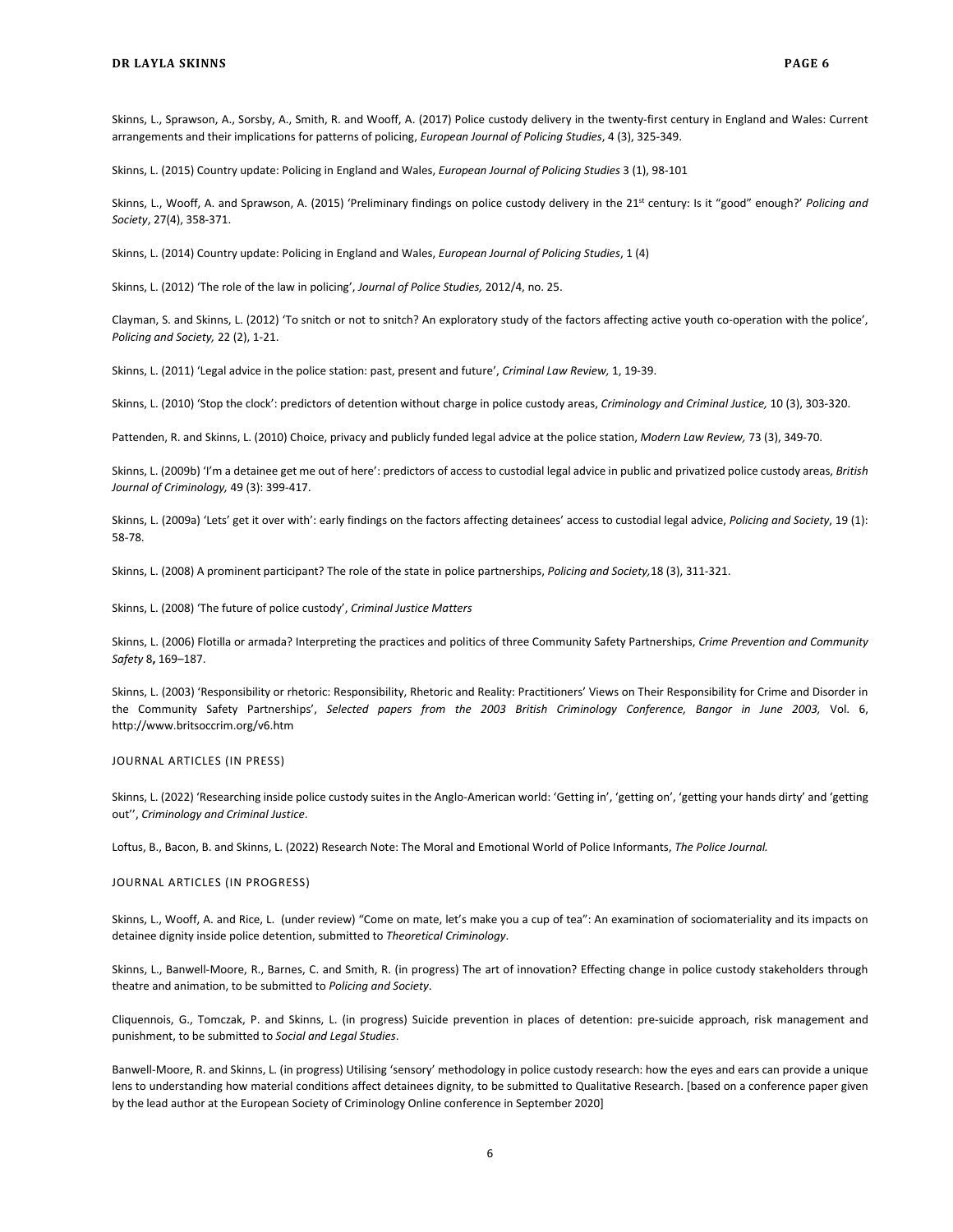Skinns, L., Sorsby, A., Rice, L. and Wooff, A. (in progress) Policing risk inside police custody in England and Wales, to be submitted to *Criminology and Criminal Justice*. [drawing on presentations at the American Society of Criminology in November 2017 and 2019]

Rice, L. and Skinns, L. (in progress) Digital vulnerability, to be submitted to *Theoretical Criminology*.

Sorsby, A., Skinns, L. and Rice, L. (in progress) Meeting expectations? Police-detainee relationships in police custody suites in England and Wales, to be submitted to *Criminology and Criminal Justice* [drawing on a presentation given at the ESC Conference in 2018 and the National Custody Forum in October 2017]

Skinns, L. (in progress) Police-academic collaboration in Norway and Sweden, to be submitted to *Policing: An international Journal of Police Strategies and Management*.

#### BOOK CHAPTERS

Skinns, L. and Wooff, A. (2023) Researching inside police custody. In D. Martin and S. Tong (eds.) *Introduction to Police Research, Lessons from Practice*. Abingdon: Routledge.

Skinns, L., Wooff, A. and Sprawson, A. (2016) The ethics of conducting research on the police: dilemmas and new directions. In D. Martin and S. Tong (eds.) *Researching Policing: taking lessons from practice.* London: Routledge.

Skinns, L. (2014) 'The police in England: an institution in crisis?', in D. Richards et al. (eds.) *Institutional crisis in 21st century Britain.* Palgrave Macmillan.

Du Rose, N. and Skinns, L. (2013) Challenging the punitive turn in criminal justice through restorative approaches in schools? In E. Sellman, H. Cremin and G. McCluskey (eds.) *When Restorative Justice and Education meet.* London: Routledge.

Skinns, L., Scott, M. and Cox, T. (2011) 'Risk: an introduction', in T. Cox, M. Scott and L. Skinns (eds.) *Risk*. Cambridge: Cambridge University Press.

Skinns, L. with Bacon, M.J. (2010) 'Police and Policing in Cities in England and Wales', in M. Cools, S. De Kimpe, A. Dormaels, M. Easton, E. Enhus, P. Ponsaers, G. Vande Walle and A. Verhage (eds.) *Police, Policing, Policy and the City in Europe.* The Hague: Eleven International Publishing.

Turnbull, P. and Skinns, L. (2010) Drug Intervention Programme, in A. Hucklesby and E. Wincup (eds.) *Drug Interventions in Criminal Justice,* Milton Keynes: Open University Press.

Gelsthorpe, L. with Skinns, L. (2006) 'Restorative Practices: Repairing Harm through Kith and Kin', in F. Ebtehaj, B. Lindley and M. Richards (eds.) *Kinship Matters,* Oxford: Hart Publishing.

### BOOK REVIEWS

Skinns, L. and Sprawson, A. (2016) Book Review: Just authority? Public Trust and Police Legitimacy, *Policing and Society, 26 (1), 120-127*.

Skinns, L. (2014) Book Review: Inside Police Custody: An Empirical Account of Suspects' Rights in Four Jurisdictions. *Criminal Law Review*, 8, 2014, 625- 629

Skinns, L. (2008) Book Review: 'Community Safety' by P. Squires (ed.), *British Journal of Criminology, 48 (4), 577-580*.

Skinns, L. (2007) Book Review: 'Trust in the Law' by T. Tyler and Y.J. Huo', *Criminal Justice Review*, 32 (4), 456-457.

Skinns, L. (2006) Book Review: 'Making People Behave: Anti-social behaviour, politics and policy by E. Burney', *Howard Journal of Criminal Justice*, 45 (5), 554.

#### POLICY REPORTS, BLOG POSTS AND OTHER OUTLETS

Skinns, L., Smith, R. and Sorsby, A. (forthcoming 2022) Phase 5 of the 'Good' Police Custody Study - Putting recommendations into practice in Force B and C: An evaluation study. Unpublished report.

Ralph, S. and Skinns, L. (forthcoming 2022) 'Seeing the light' in Nottingham's new police custody suite, Blog post, ICVA.

Rice, L. and Skinns, L. (2021) Theorising 'Digital Vulnerability' in the Criminal Justice Process, British Society of Criminology Blog, July 2021

Skinns, L. (2021) Vulnerability in police custody: A new approach? Policing Insight, 2 June 2021, online at: https://policinginsight.com/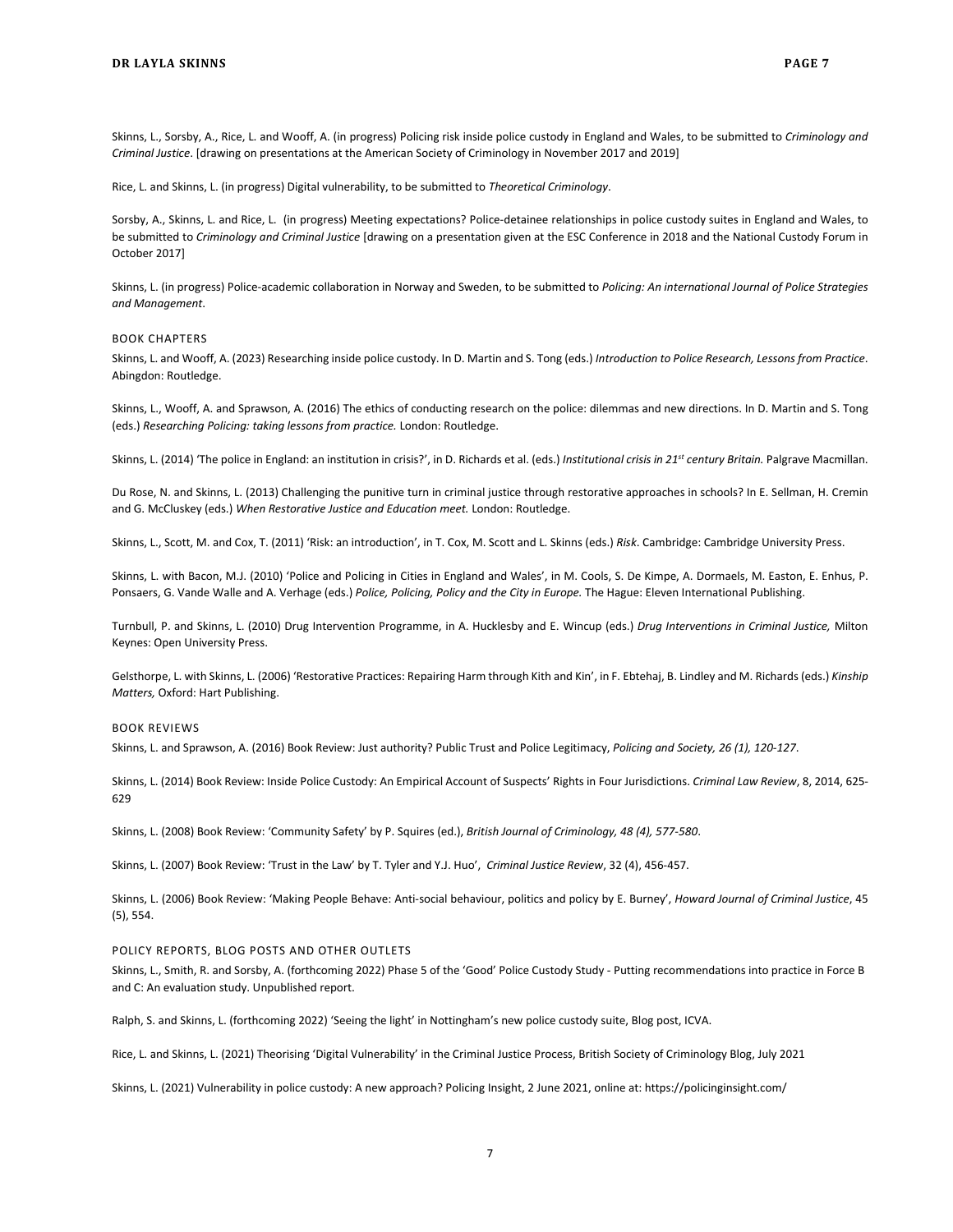Skinns, L. and Sorsby, A. (2021) *Phase 5 of the 'Good' Police Custody Study - Putting recommendations into practice in Force A: An evaluation study*. Unpublished report, online at: https://www.sheffield.ac.uk/law/research/directory/police

Skinns, L. (2019) *Good police custody: Recommendations for practice*. Online at: https://www.sheffield.ac.uk/law/research/directory/police

Skinns, L. (2019) Conceptualising the good inside police custody: recommendations for practice, *Learning the Lessons*, Issue 35, July 2019. Online at: www.policeconduct.gov.uk/learning-the-lessons

Bacon, M. and Skinns, L. (2019) A critical "cog in the wheel"? The role of police training and education in integrating research into police practices, update on the work of the International Strand, *N8 PRP Annual Report*. Online at: https://n8prp.org.uk/

Skinns, L. (2019) Dignity, decency, legality: Making police custody 'good', invited blog post, BSC Policing Network, online at: https://bscpolicingnetwork.com/pn-blog/

Bacon, M., Shapland, J., Skinns, L. and White, A. (2018) *Police academic collaborations in an international context: Summary report of the work of the International Programme of the N8 PRP led by Sheffield University*, Leeds: N8 Policing Research Partnership.

Skinns, L. (2016) Working with the Police on Policing: An innovative international conference on police-academic partnerships, 7 October 2016, online at[: https://policinginsight.com/](https://policinginsight.com/)

Skinns, L., Rice, L., Wooff, A. and Sprawson, A. (2016) *Key dimensions of police custody: an unpublished report from Phase 2 of the 'good' police custody study.*

Sprawson, A., Skinns, L. and Wooff, A. (2015) *Police custody provision in England and Wales in 2014: an unpublished report from Phase 1 of the 'good' police custody study*.

Loftus, B. and Skinns, L. (2014) *Policing Partnerships: Evidence Review*. University of Leeds: N8 Policing Research Partnership.

Skinns, L. (2011) *The overnight detention of children in police cells: Summary*, London: Howard League.

Skinns, L. (2011) *The overnight detention of children in police cells: Full Report*, London: Howard League.

Skinns, L. (2011) *Comparative perspectives on police detention,* unpublished end of award report for the British Academy.

Skinns, L. (2011) *Key findings on police custody,* unpublished report for the Metropolitan Police Service.

Skinns, L. Du Rose, N. and Hough, M. (2009) *Final Report: An evaluation of Bristol's 'Restorative Approaches in Schools' programme,* London: ICPR, [online], available a[t http://www.restorativesolutions.org.uk/b\\_RAiS\\_Home.htm](http://www.restorativesolutions.org.uk/b_RAiS_Home.htm)

Skinns, L. (2007) *Co-operation or contest? Inter-agency relationships in police custody areas,* unpublished end of award report for the ESRC.

ICPR (2007) *National Evaluation of the Criminal Justice Integrated Teams,* Unpublished report to the Home Office.

Archer, D., Skinns, L. and Longstaff, E. (2002) *Promising prevention: A review of promising and effective approaches to preventing offending by young people,* London: NACRO CSP

Gray, P. and Skinns, L. (2001) *Evaluation of the Camberwell Peer Research Project: Young people's experience of peer research,* Manchester: NACRO CSP.

#### **INVITED TALKS AND OTHER EVENTS**

#### **2022**

What is police custody for?, in a panel on police custody, London Policing Seminars, hosted by UCL and Canterbury Christchurch University, 19 May 2022 (online)

#### **2021**

Vulnerability in police custody and partnership responses: Mapping the contours of a changing terrain, N8 Policing Research Partnership Innovation Forum, 12-13 May 2021 (online)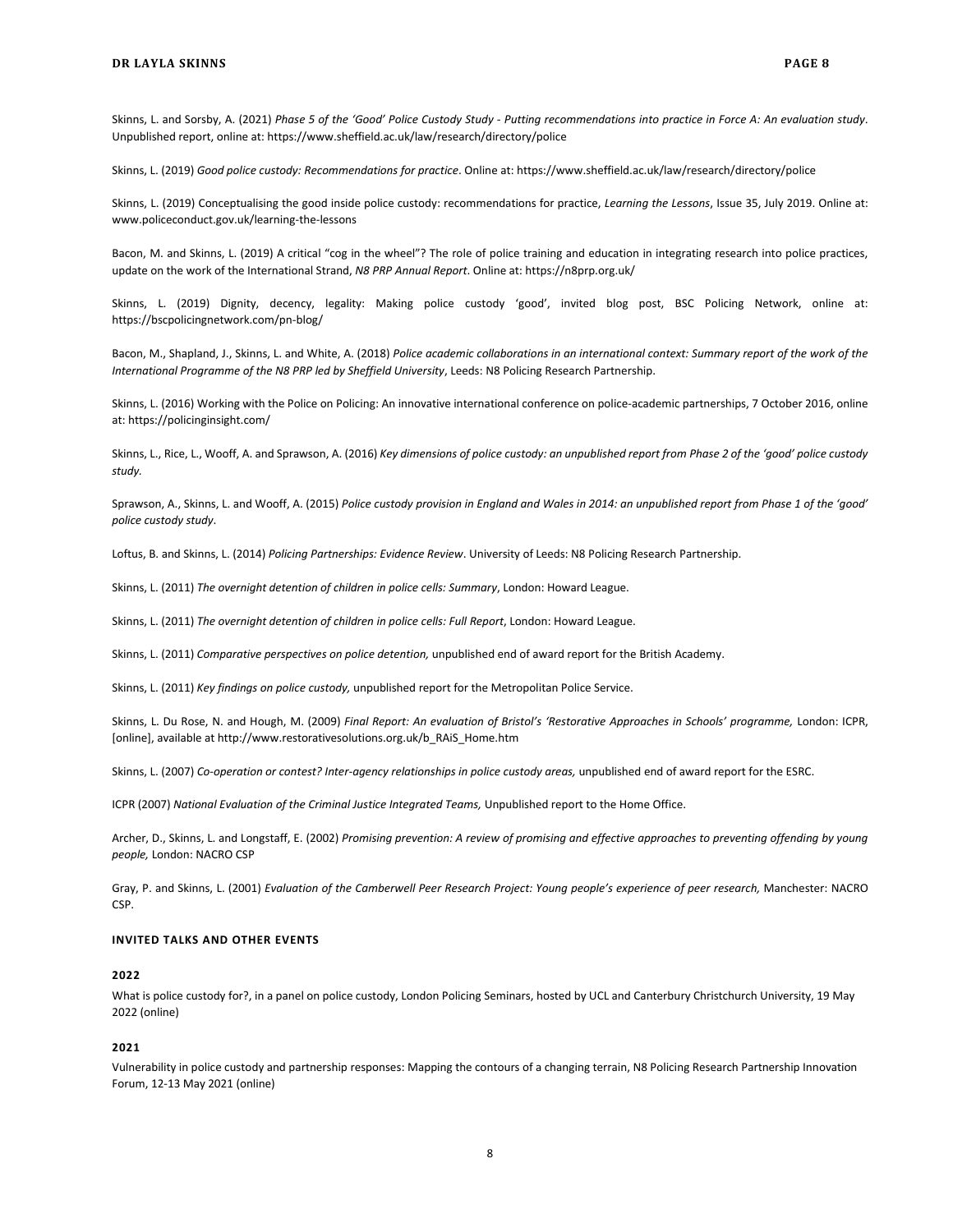Putting recommendations into practice in one police force area: Phase 5 of the 'good' police custody study, National Custody Forum, Surrey, 9-11 June 2021.

Key findings and recommendations from the 'good' police custody study, Home Office Strategic Custody Meeting, 15 July 2021 (online)

Creating and maintaining the conditions for knowledge exchange and impact, Knowledge Exchange and Impact Training, School of Law, University of Sheffield, 23 September 2021.

The art of innovation? Effecting change in police custody through theatre and animation, in a panel on The Art of Criminal Justice, 10 November 2021, as part of a series of panels on Sights, Sounds and Art: New Directions in Criminal Justice Research, Centre for Criminological Research, University of Sheffield (online)

Key findings and recommendations from the 'good' police custody study, Greater Manchester Independent Police Ethics Committee, 16 December 2021 (online)

#### **2020**

'Seeing the light': material conditions and detainee dignity inside police detention, All Souls Seminar Series, Centre for Criminology, University of Oxford, 23 January 2020.

['I am Human',](https://understandingsociety.sheffield.ac.uk/2020/events/i-am-human/) animation written and directed by Dead Earnest and animated by Scott Spencer and John Brown based on findings from the GPCS, Festival of Social Sciences, November 2020 (subsequently turned into animation in September 2020)

[Pains of Police Detention](https://www.offtheshelf.org.uk/ideas-alive/) (with Rebecca Banwell-Moore), podcast as part of the Ideas Alive series, University of Sheffield, October 2020.

A room with a view? Material conditions and the 'representational' inside police detention, BSC Wales Branch/CCJL, University of Cardiff, 18 November 2020 (online).

#### **2019**

'I am Human', play written and directed by Dead Earnest based on findings from the GPCS, Festival of Social Sciences, The Crucible, Sheffield, November 2019 (subsequently turned into animation in September 2020)

Seeing the light: designing in dignity inside police detention, 30 January 2019, Opening Plenary, BSC Yorkshire and Humber event, University of Sheffield

Making good: key lessons for practice from the good police custody study, 14 October 2019, Universities at the Met, co-hosted by UCL/University of Cambridge/MPS, New Scotland Yard, London.

Author meets critics: Police powers and citizens' rights (with Adam White and Megan O'Neill), 30 October 2019, Centre for Criminological Research, University of Sheffield

Good practice benchmarks: update and overview of the final version (with Angela Sorsby), 16 May 2019, National Custody Forum, co-hosted by the National Police Chief Council and the University of Warwick, Warwick

Women in custody: A pilot study of the treatment of female detainees in five areas (with Prof. Jackie Hodgson), 15 May 2019, National Custody Forum, co-hosted by the National Police Chief Council and the University of Warwick, Warwick

Making good: key lessons from the good police custody study, 12 June 2019, National Appropriate Adults Network, Professional Development Day, Liverpool

#### **2018**

'Seeing the light': findings from the 'good' police custody study on why conditions matter (with Angela Sorsby), 7 November 2018, Public engagement event, Festival of Social Sciences, Lifewise Centre, Rotherham

The 'pains of police detention': towards an understanding of the pains of confinement, 12 January 2018, Centre for Criminal Justice, School of Law, University of Warwick

The pains of police detention: preliminary findings from the 'good' police custody study, 24 March 2018, Independent Custody Visitors Association, National Conference, London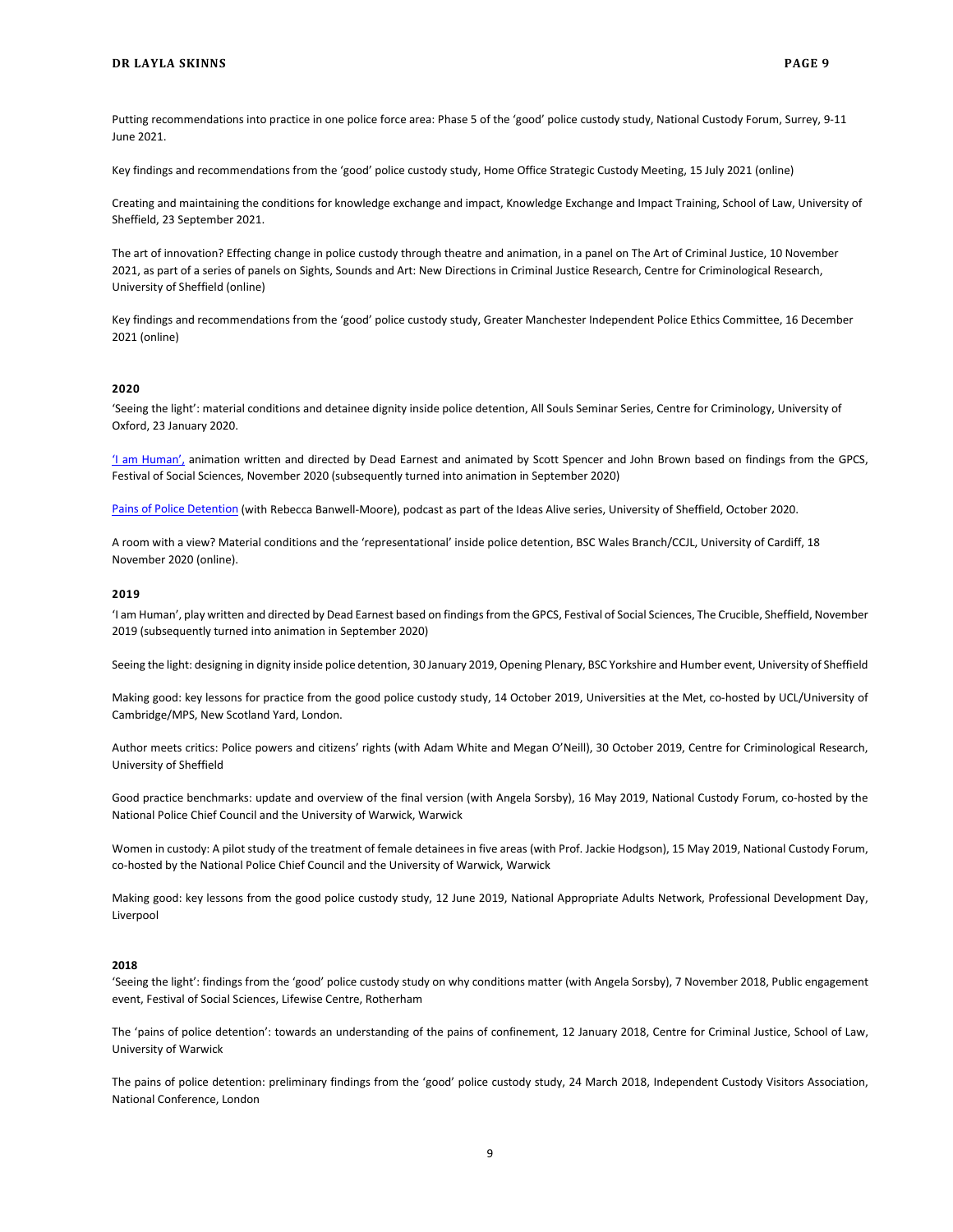Good practice benchmarks: consultation and next steps (with Angela Sorsby), 27 November 2018, National Custody Forum, co-hosted by the National Police Chief Council and the University of Sheffield, Sheffield

Making a difference to detainees: predictors of detainee perceptions of the quality of treatment (with Angela Sorsby), 14 May 2018 National Custody Forum, co-hosted by the National Police Chief Council and the University of Sheffield, Sheffield

'Seeing the light': designing in dignity inside police detention (with Andrew Wooff and Angela Sorsby), 22 October 2018, Ministry of Justice Police Custody Design Board meeting, AECOM, London

Making a difference to detainees: predictors of detainee perceptions of the quality of treatment (with Angela Sorsby), 9 May 2018, HMICFRS Planning Day, Birmingham

#### **2017**

Phase 3 of the 'good' police custody study: findings update (with Angela Sorsby), 10 October 2017, National Custody Forum, co-hosted by the National Police Chief Council and the University of Sheffield, Sheffield

The pains of police detention, 25 September 2017, National staff development day on police custody inspections, HMIP, London

Early findings from the 'good' police custody study Phase 3 survey (with Angela Sorsby), 16 May 2017, National Custody Forum co-hosted by the University of Warwick and the National Police Chief's Council, Warwick

Making a difference to detainees, 24 January 2017, Independent Custody Visitors (Eastern Region), Gonville and Caius College, Cambridge

#### **2016**

When academia and police custody meet: the practical and cultural challenges of police-academic partnerships (with Supt Alan Greene), 12 October 2016, International Conference, 'working with the police on policing' hosted by the University of Sheffield and funded by the N8 PRP.

Legitimacy in police custody, 19 October 2016, National Custody Forum, co-hosted by the National Police Chief Council and Loughborough University, Loughborough.

A workforce for the 'good'? Civilianization, privatization and its implications for 'good' police custody (with Lindsey Rice), 8 June 2016, Regional conference 'Workforce for the Future' hosted by Leeds University, funded by the N8 PRP

#### **2014**

'The 'good' police custody study: early findings' (with Andrew Wooff), 23-24 September 2014, National Custody Seminar organised by the Police Federation's Sergeants' Central Committee, Stoke-on-Trent.

'Police custody delivery in the 21st century: is it 'good enough'? (with Amy Sprawson and Andrew Wooff), 19-20 June 2014, International Conference on Access to Justice, School of Law, UCL, London.

'Preliminary findings on 'good' police custody' (with Amy Sprawson), 16 July 2014, Meeting of the National Custody Forum affiliated with the Police Federation's Sergeants' Central Committee, Harrogate.

'Evidence-based policing, 10 June 2014, Sheffield University Policing Research Group, inaugural 'working lunch', South Yorkshire Police HQ, Sheffield.

Opening remarks, Sheffield University Policing Research Group, inaugural launch event, 29 October 2014, School of Law, University of Sheffield

''Good' police custody: early reflections', 11 June 2014, Thinking Aloud, School of Law, University of Sheffield, Sheffield.

#### **2010-2013**

The role of the law in policing (presented by Matthew Bacon whilst I was on maternity leave), 13 December 2012, 'Tides and currents in police theories', international conference convened by the Flemish Centre for Police Studies and the Dutch Foundation for Society, Security and Police, Astene, Belgium.

Police and policing in England and Wales, 4 September 2010, ESC pre-conference on policing at the University of Ghent, Ghent, Belgium.

Legal advice in the police station: past, present and future, 1 November 2010, Centre for Criminal Law, University College London, London.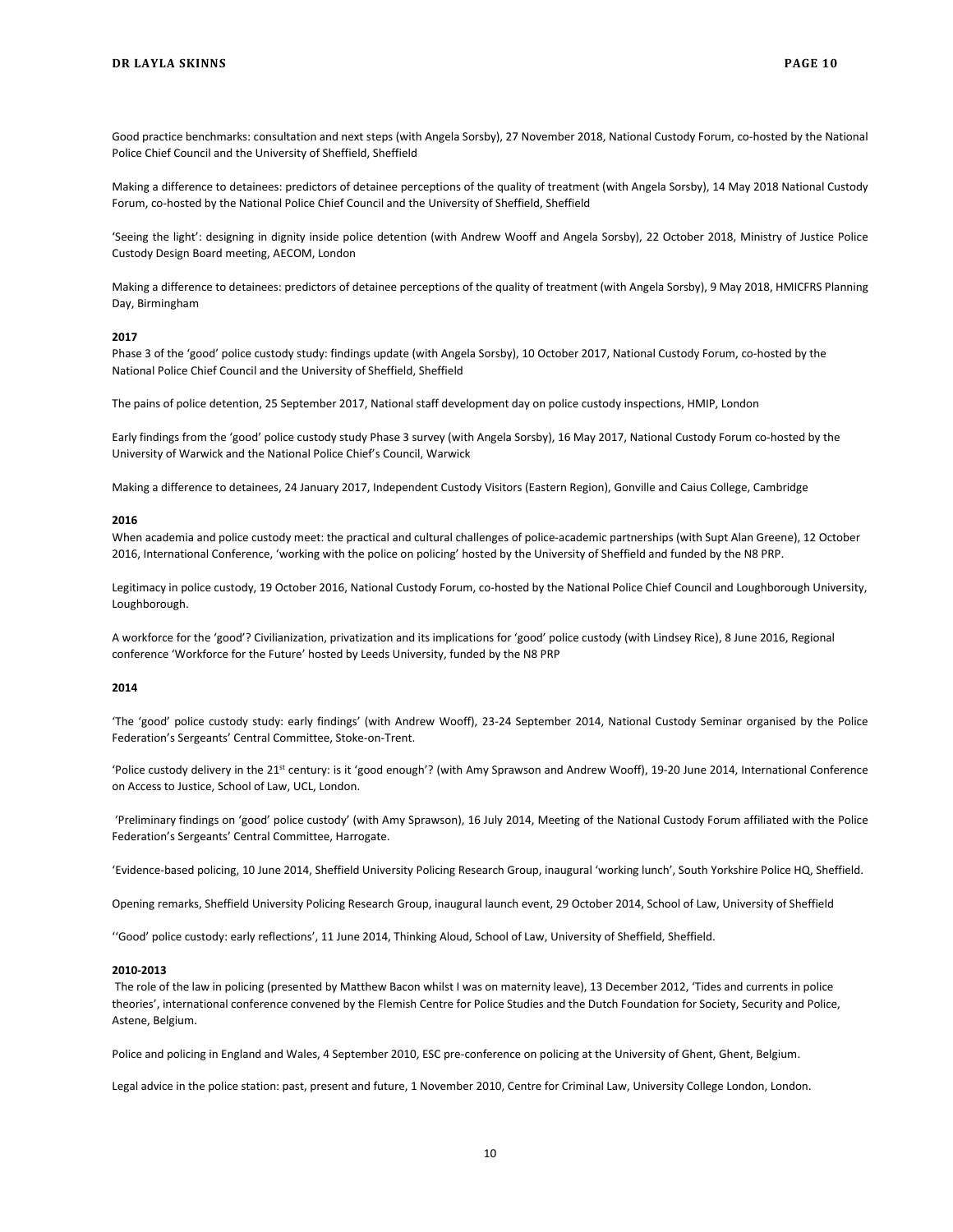Plural policing and police custody, 14 December 2010, Centre for Criminological Research public seminar, University of Sheffield, Sheffield.

'The crisis in policing in England and Wales', 29 June 2012, Conference on 'UK Institutions, crisis and response', Department of Politics, University of Sheffield, Sheffield.

Invited discussant of two papers, 7-8 July 2011, Stop and Search workshop, organized by Prof. Ben Bowling and Dr Leanne Weber, School of Law, King's College London, London, University of Sheffield, Sheffield.

Conducting (comparative) research on police custody: some notes from the field', 23 November 2011, Criminal Justice Centre, School of Law, Warwick University.

Key findings on police custody, 17 June 2011, Feedback to the Metropolitan Police Service (Custody Command), London.

Police custody: plus ca change?, 1 November 2013, Innocence Network UK Annual Conference, School of Law, University of Sheffield, Sheffield

Plural policing and police custody, 19 October 2011, Capita conference on 'Preventing deaths in police care', London.

Plural policing and police custody, 22-23 July 2011, Meeting of the National Custody Forum affiliated with the Police Federation's Sergeants' Central Committee, Wymondham.

Police Custody: key findings, 9 December 2013, Kendal U3A Group.

#### **2008-2009**

Co-organiser of the inter-disciplinary Darwin Lecture Series 2010 on Risk (with Dr Michael C Scott), January 2008-March 2010, involving eight highprofile speakers to talk about 'risk'.

Plural policing and police custody, October 2009, Institute of Criminology, University College Dublin, Dublin.

Plural policing and police custody, August 2009, Law Faculty, University of New South Wales, Sydney, Australia.

I'm a detainee get me out of here: legal advice and the law', 26 November 2008, University of Cambridge's Socio-legal seminar series, Institute of Criminology, Cambridge.

Multi-agency crime prevention partnerships, February 2008, at a seminar series on 'policing the community' in honour of the Archbishop of York, Institute of Criminology, University of Cambridge, Cambridge

#### **PROFESSIONAL STANDING**

| EXTERNAL                                                                                                    |                                 |
|-------------------------------------------------------------------------------------------------------------|---------------------------------|
| Member of the Editorial Board                                                                               | August 2017-August 2022         |
| <b>British Journal of Criminology</b>                                                                       |                                 |
| Member of the International Advisory Board                                                                  | September 2019 – September 2021 |
| Incarceration: An international journal of imprisonment, detention and coercive confinement (a new journal) |                                 |
| Invited expert                                                                                              |                                 |
| Peer Reviewer of an evaluation of the impact of HMICFRS on police custody practices                         | March-July 2022                 |
| Invited expert                                                                                              | July 2017-February 2019         |
| Police Custody Design Guide Board, Ministry of Justice                                                      |                                 |
| It will review and revise the design guide for police custody facilities, drawing on academic evidence      |                                 |
| Invited expert                                                                                              | June 2017-present               |
| National Custody Forum working groups on police custody performance (-2018) and training (-2017)            |                                 |
| It will review and develop training and performance measures for police custody                             |                                 |
| Invited expert                                                                                              | October 2015 - 2016             |
| Care Quality Commission police custody suite stakeholder group                                              |                                 |
| Reviews how healthcare providers in police custody suites will be inspected by the CQC                      |                                 |